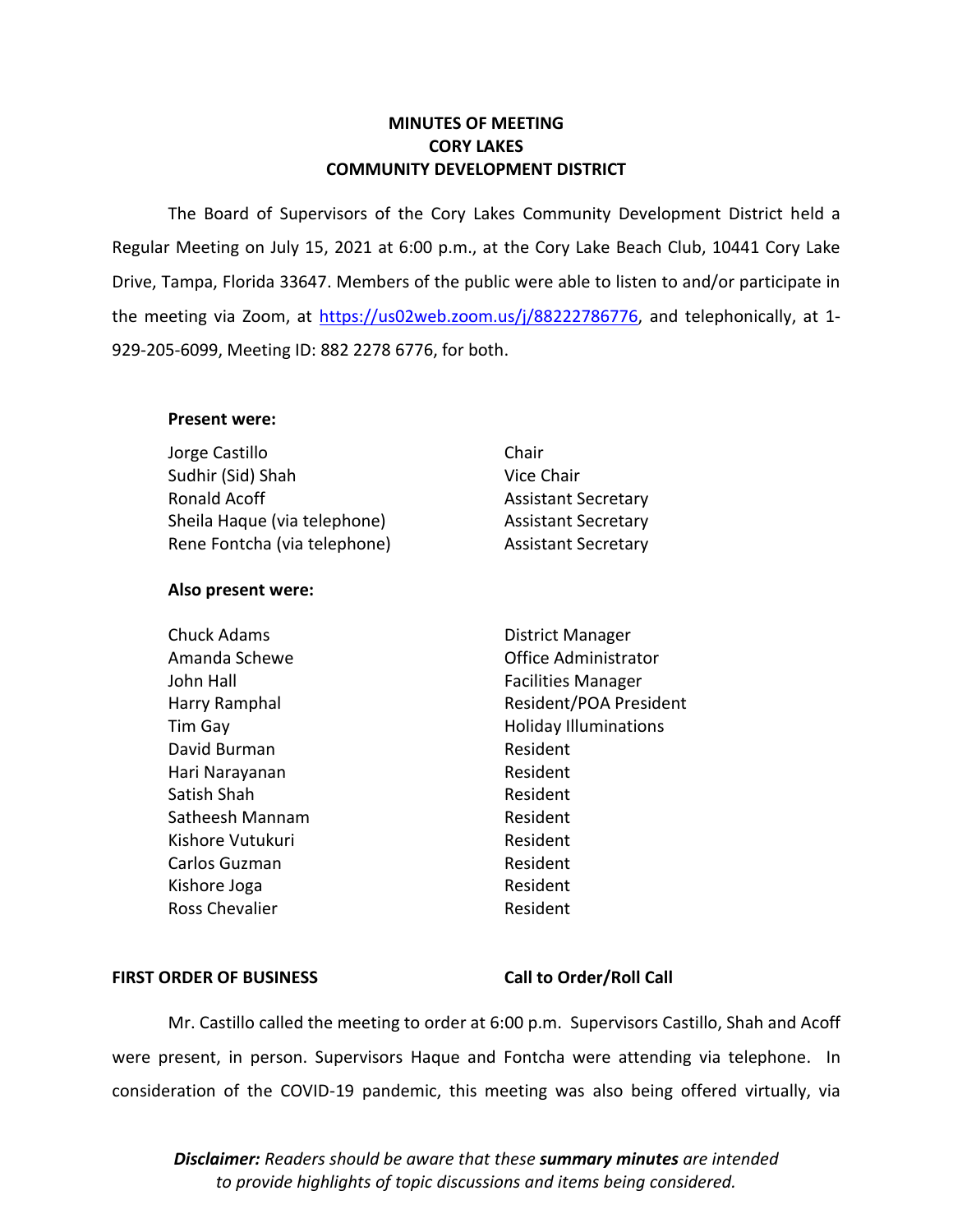Zoom, and telephonically, to allow public participation while reducing person-to-person contact.

#### **SECOND ORDER OF BUSINESS Chairman's Opening Comments**

There were no opening comments by the Chairman.

#### **THIRD ORDER OF BUSINESS Other Supervisors' Opening Comments**

 Mr. Acoff voiced his sympathies regarding the tragic condo collapse in Surfside/Miami tasked with ensuring safety in the community. and stated, although there are no multi-story structures in Cory Lake Isle (CLI), the Board is

## **FOURTH ORDER OF BUSINESS Public Comments** *(agenda items)* **[3 minutes per speaker]**

 court yesterday in response to the drainage violations received from the City of Tampa (COT). He stated that the case was temporarily postponed but is unresolved and voiced his frustration with the Board and Staff for not doing more to help resolve the drainage issues. Resident Hari Narayanan stated that he and four other Capri property owners went to

 Mr. Castillo stated he was not aware that the Capri homeowners had a court date and thought that the violations were paused because the builder took responsibility to resolve the drainage issues. As to the allegation that Capri residents received minimal help from the Board, Mr. Castillo stated the Board only meets once per month and took steps to help by asking District Counsel to transmit a letter to the Builder and Developer and for Mr. Hall to follow up. He asked how the Board could be of further assistance to Capri residents.

 Resident Kishore Vutukuri thanked the Board for their efforts. Mr. Shah stated he arranged for the Capri residents to meet with Mr. Hall regarding the drainage matter and, as far as he knew, the Builder and the Developer were very cooperative at first but recently changed their tone and neither is willing to pay for the repairs. He suggested that the Capri residents, collectively, retain an attorney for representation and stated perhaps Mr. Adams could contact Kolter again. Mr. Adams stated Kolter would not discuss strategy, as they are hiring an attorney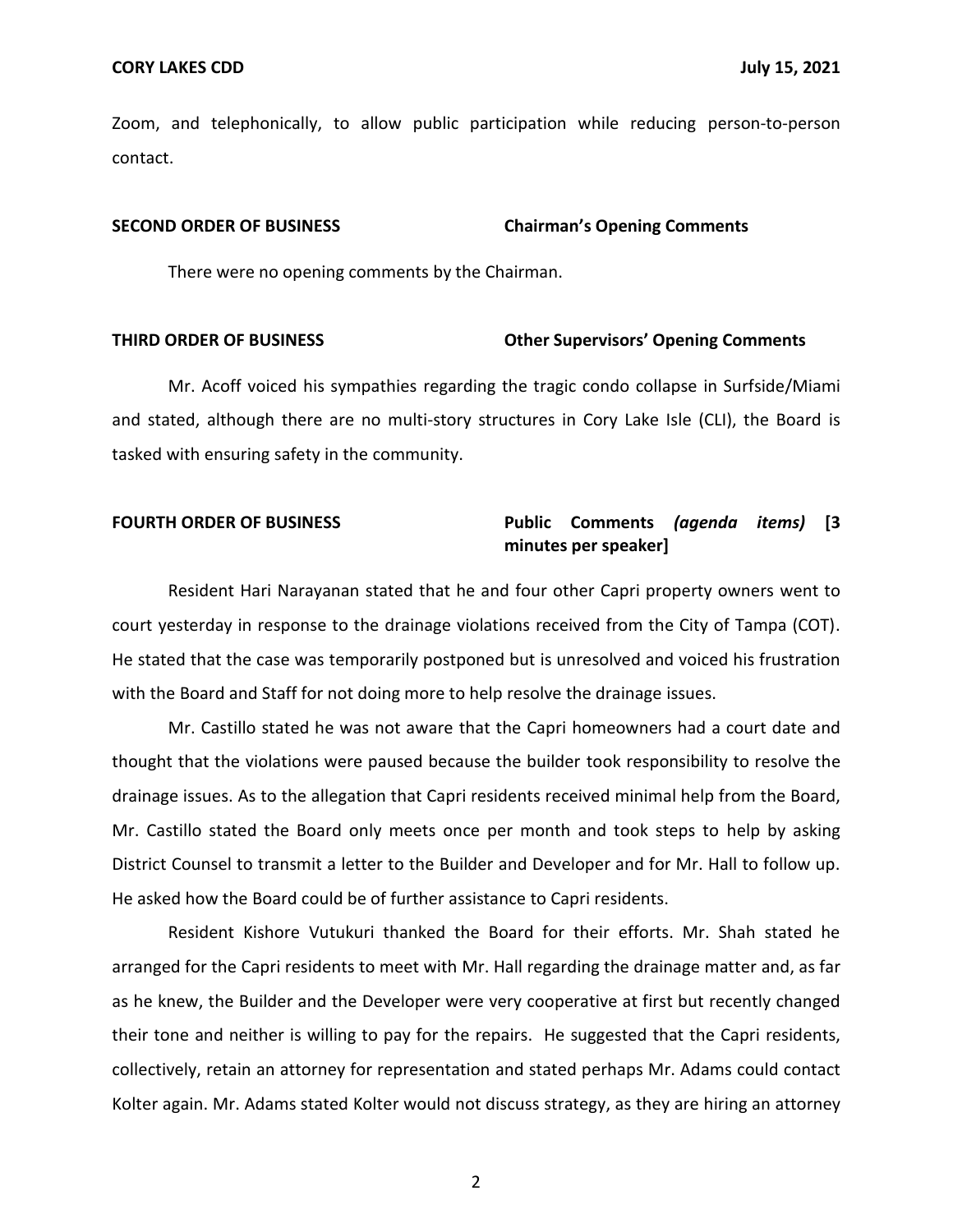and were not willing to talk. Since the COT issued the permit that the Builder built to and the COT signed off on the end product, the issue is between the COT and the Builder. Discussion ensued regarding whether the CDD, Kolter, Ryan Homes (RH) or the COT are responsible for the drainage repairs. The code violations and the legal process were also discussed.

 Resident Kishore Joga stated he contacted a few contractors regarding the cricket field, forwarded the information to the Facilities Manager and asked for an update. Mr. Hall stated meeting with a representative from the Astroturf company. he was awaiting a proposal from the concrete contractor and scheduled a July 28, 2021

#### FIFTH ORDER OF BUSINESS Update: Landscape Activities

Mr. Hall reported the following:

- $\triangleright$  LMP received a 95% on their last inspection.
- $\triangleright$  LMP was experiencing staffing issues like most other businesses.
- $\triangleright$  The regular crews are sufficient but the support crews are lacking in manpower.
- $\triangleright$  Fertilization was on schedule.

#### **SIXTH ORDER OF BUSINESS Continued Discussion: Holiday Lighting**

 itemized estimate for time and materials in the amount of \$55,310, a Pricing Matrix, including with a Track Lighting Maintenance Proposal with an itemized estimate for time and materials in the amount of \$900. He discussed the "current" costs in the pricing matrix, the optional features and the three lighting options. The three cluster palms were the only difference between what has been done in the last several years and what is on the itemized lists. Referencing slides, Mr. Gay presented a Christmas Lighting Proposal that included an basic installation, current costs, Year 2 costs, optional features with three cost options, along

 Mr. Gay responded to questions regarding the \$900 track light maintenance cost, a \$60,000 total cost, Cross Creek (CC) entrance, Morris Bridge (MB) entrance, cost constraints, spacing the trees, lights on the guard gates, CC guardhouse, visual effects, shrub lighting, twinkle mini-lights, creating more depth and working with the current landscaping. He recommended that the Board prioritize its lighting preferences, evaluate the budget and select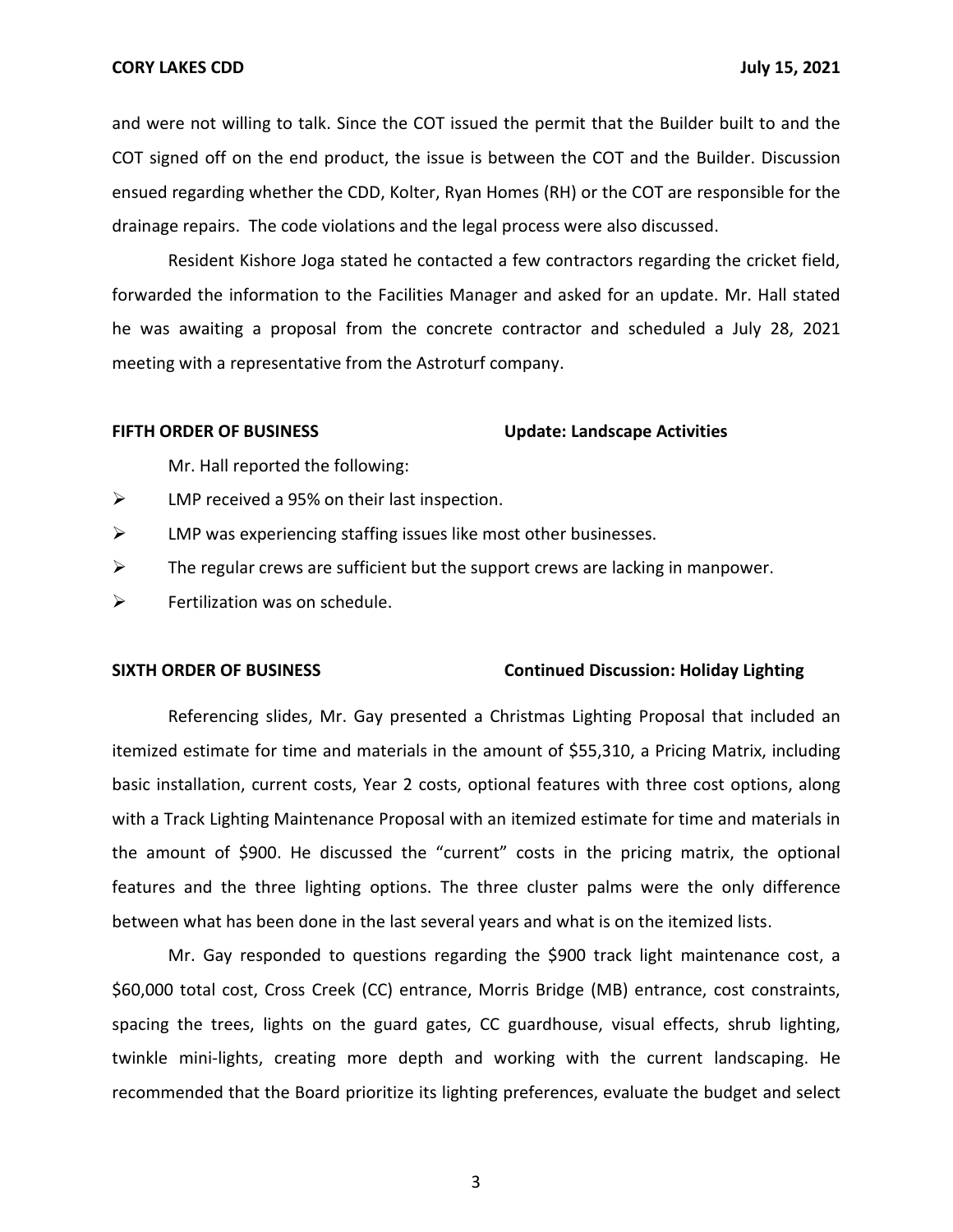an option. Mr. Acoff suggested that Mr. Gay design the project for \$60,000 and presented it for final approval.

 Mr. Gay noted that whatever changes are made would not be reviewed until the August meeting, which might create a time crunch. Mr. Castillo asked Mr. Gay to contact Mr. Hall and Mr. Adams for assistance in transmitting pricing data to the Board before the next meeting.

## **SEVENTH ORDER OF BUSINESS Discussion: Fiscal Year 2021/2022 Proposed Budget**

- **Strategy for Financing Improvements/36 Months vs. 60 Months**
- **Items to be Repaired in Next Five Years/Cost Estimates**

## • **Fees Charged in Neighboring Areas vs. CLI**

 Mr. Adams presented a 60-month financing model with an interest rate of 3.5%, costs of issuance of \$35,000 and \$10,000 Debt Service Reserve Fund for the security of the lender, generating net bond proceeds of \$700,000 to offset the anticipated \$400,000 to \$500,000 for the weirs and \$200,000 for the roofs. The assessment increase would be [2,232.63,](https://2,232.63) plus \$159 per unit on 60 months and \$241.63 operations increase, plus financing on the two big projects, totaling \$3,292.

 Referencing slides, Mr. Adams presented a revised proposed Fiscal Year 2022 budget, including additional columns, per Mr. Acoff's previous request. He highlighted any line item increases, decreases and adjustments and explained the reasons for any adjustments. The "Capital reinvestment note 2022 repayment" for the financing of a few large ticket items, such as the weirs and roof replacements for the Beach Club and the gatehouses was newly-created and merited further discussion.

 Discussion ensued regarding the \$100,000 "Outside facilities maintenance" line item, the "Capital reinvestment note 2022 repayment" line item, "Seasonal decorations" line item, consensus was that a 60-month loan was more sensible, as the payments would be lower. Mr. Adams would look into securing a 60-month loan. budget increases, assessment amounts and the 60-month versus 36-month loan options. The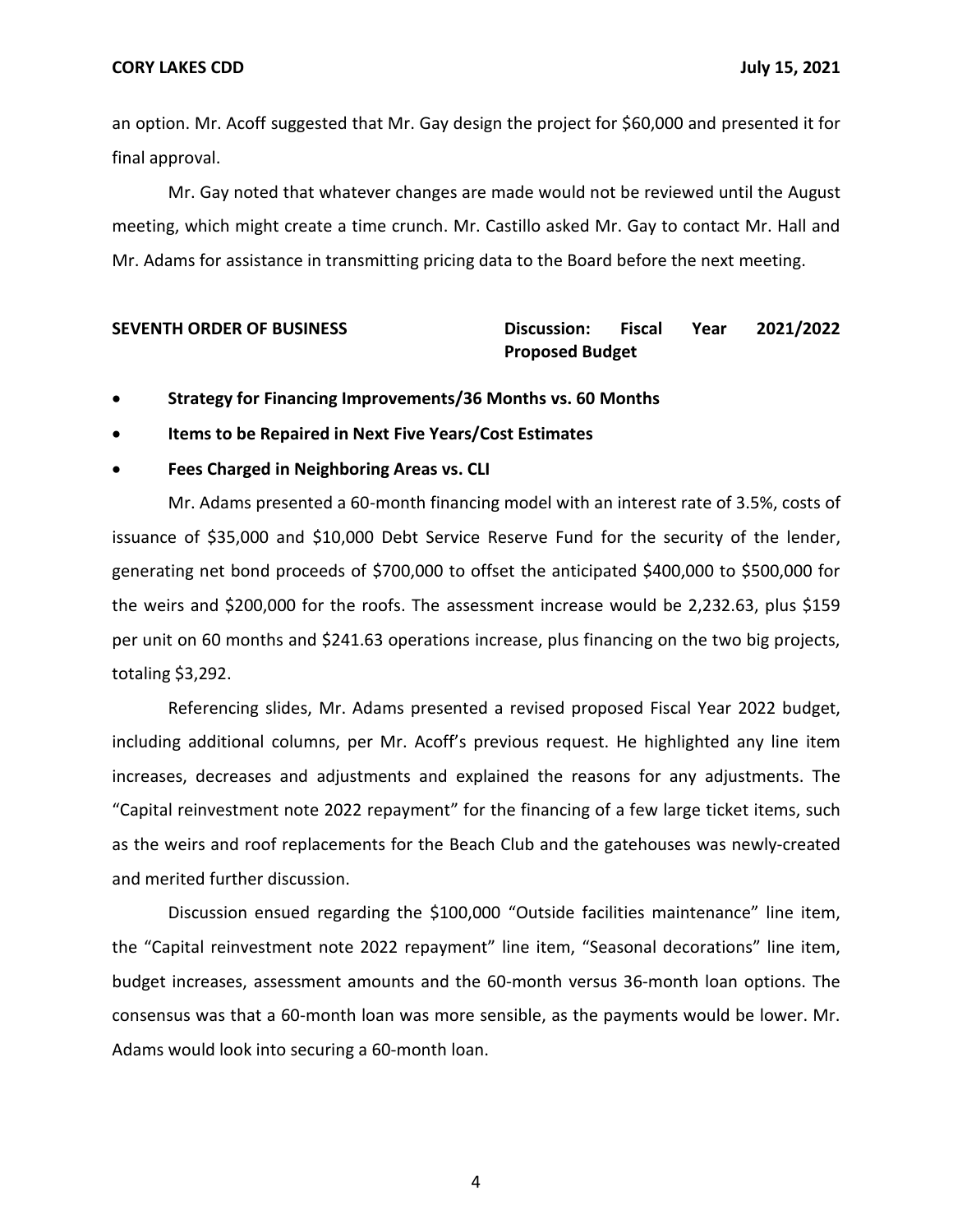Mr. Shah voiced his opinion that the resident palm trees should be trimmed and asked Mr. Adams to add an additional \$15,000 to the landscaping line item. Ms. Haque asked if Ms. Schewe would be hiring an assistant. Mr. Adams stated the Administrators Assistant line item was zeroed out and Trued-up for 2022. Mr. Acoff suggested acquiring a new vehicle/rover instead of allocating \$6,000 to repair the current vehicle. Mr. Adams would add \$7,000 to the Florida Highway Patrol (FHP) off-duty policing line item from \$14,000 to \$21,000. "rentals and leases" line item to lease a new vehicle. Mr. Castillo suggested increasing the

 The Board and Staff discussed wells, pavers, working capital, unassigned fund balance, updating the playgrounds, cameras, off-duty policing and the need for new flooring at the Beach Club.

 Mr. Adams summarized that the Board prioritized the wells, weir structures and roofs, including painting the exterior of the Clubhouses, tower, monuments and gatehouses. Additionally, the proposed Fiscal Year 2022 assessment has increased from \$2,150 to \$[2,468.20](https://2,468.20) which would be a \$477.20 increase over Fiscal Year 2021, including the financing for the roofs and, with the addition of \$159 for the 60-month loan, for a total assessment of \$[2,627.20](https://2,627.20), and the weirs. Mr. Adams suggested authorizing Staff to notice a \$2,630 assessment increase that explains the reason for the increase in layman's terms and why it is being imposed.

 **On MOTION by Mr. Castillo and seconded by Ms. Haque, with all in favor, authorizing District Staff to send the required Mailed Notice to property owners regarding the proposed assessment increase to \$2,630, was approved.** 

**EIGHTH ORDER OF BUSINESS Continued Discussion: Priority Capital Improvement Plan – Gym, Roads, Meadows Property, Etc.** 

### • **PowerPoint Presentation: "Large-Scale Capital Improvement Considerations"**

 Mr. Adams recalled a previous discussion regarding the different road repair scenarios. He referenced a "pavers" handout that he previously distributed. Items 4, 5 and 6 outline paver/brick replacement only on the loop road and Cross Creek and Morris Bridge entrances, costing under \$20 million, which is a long-term plan. Mr. Acoff stated the CDD was not currently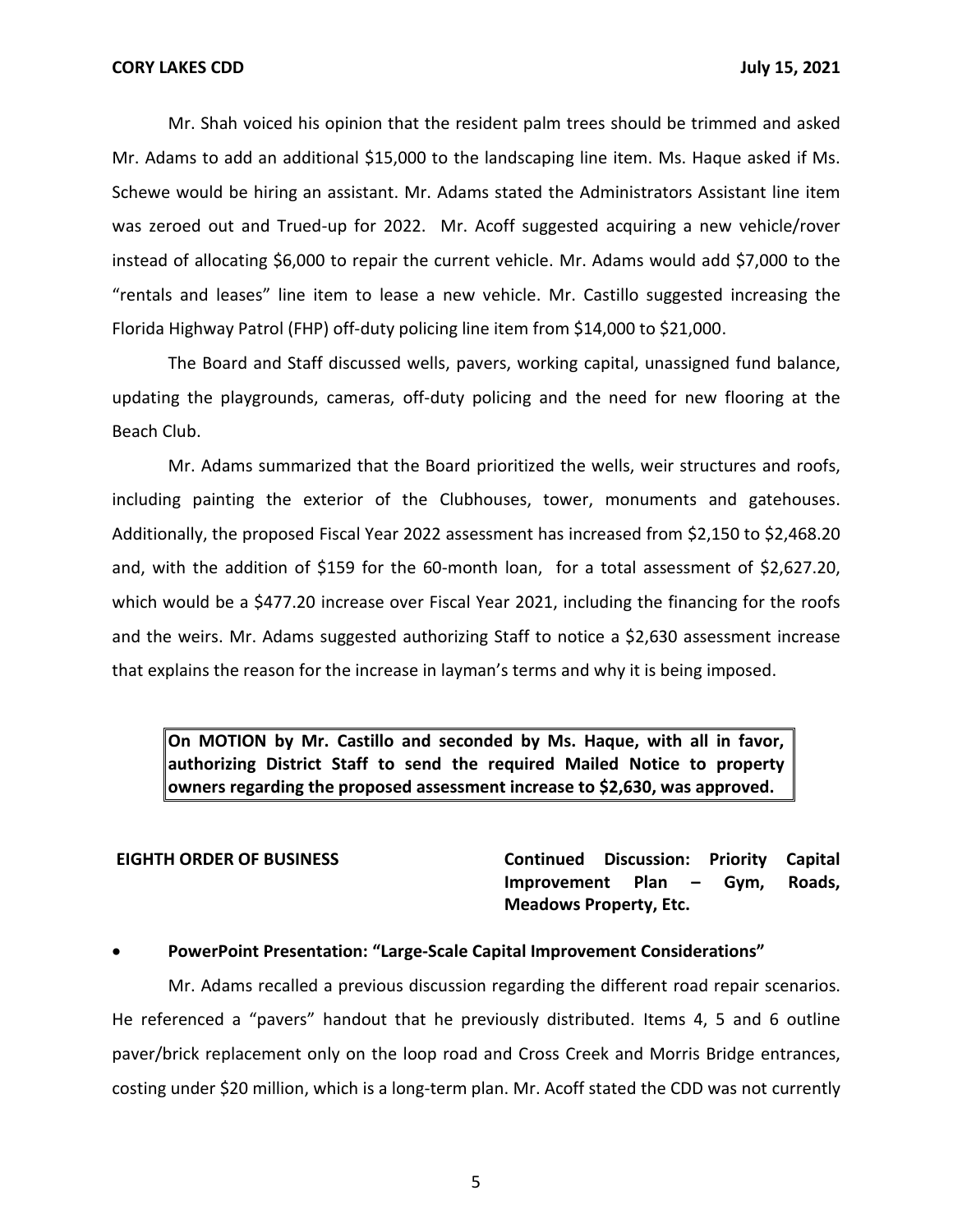**CORY LAKES CDD July 15, 2021** 

 in a position to repair the roads, as the basic work has not yet been performed and a long-term strategy needs to be developed.

This item was tabled.

 Mr. Adams would coordinate with the District Engineer and prepare a PowerPoint presentation for future use, involving the construction of a gym on the Meadows property, which would also require planning, as the Meadows is a raw piece of land, with no existing infrastructure to support it and parking and retention would need to be configured. Asked about the cost, Mr. Adams stated the costs would be minimal.

 Mr. Shah voiced his opinion that the Board cannot continue to ignore the poor condition of the roads. Mr. Acoff felt that, based on tonight's discussions, there are much more pressing items to address, such as the weirs and leaky roofs; therefore, a long-term strategy must be developed to address the roads.

 to the roads and questioned why the expenditure was being budgeted to individual homeowners. Mr. Castillo stated the District could not currently absorb the expense and suggested discussing the roads at a future meeting. Resident Carlos Guzman commented that no one knows where the COT stands in regard

## **NINTH ORDER OF BUSINESS Status of Cricket Court Construction Project**

This item was addressed during the Fourth Order of Business.

## **TENTH ORDER OF BUSINESS Approval of Plaque in Honor of Mr. Gene Thomason**

 Mr. Castillo asked if there were any thoughts about the memorial options handout. The four options outlined in the handout were discussed. The Board selected Option #3 and agreed on placing the memorial near the boat dock for maximum effect. Ms. Schewe would obtain pricing for the memorial plaque and email proposals to Board Members.

### **ELEVENTH ORDER OF BUSINESS POA Update/Report**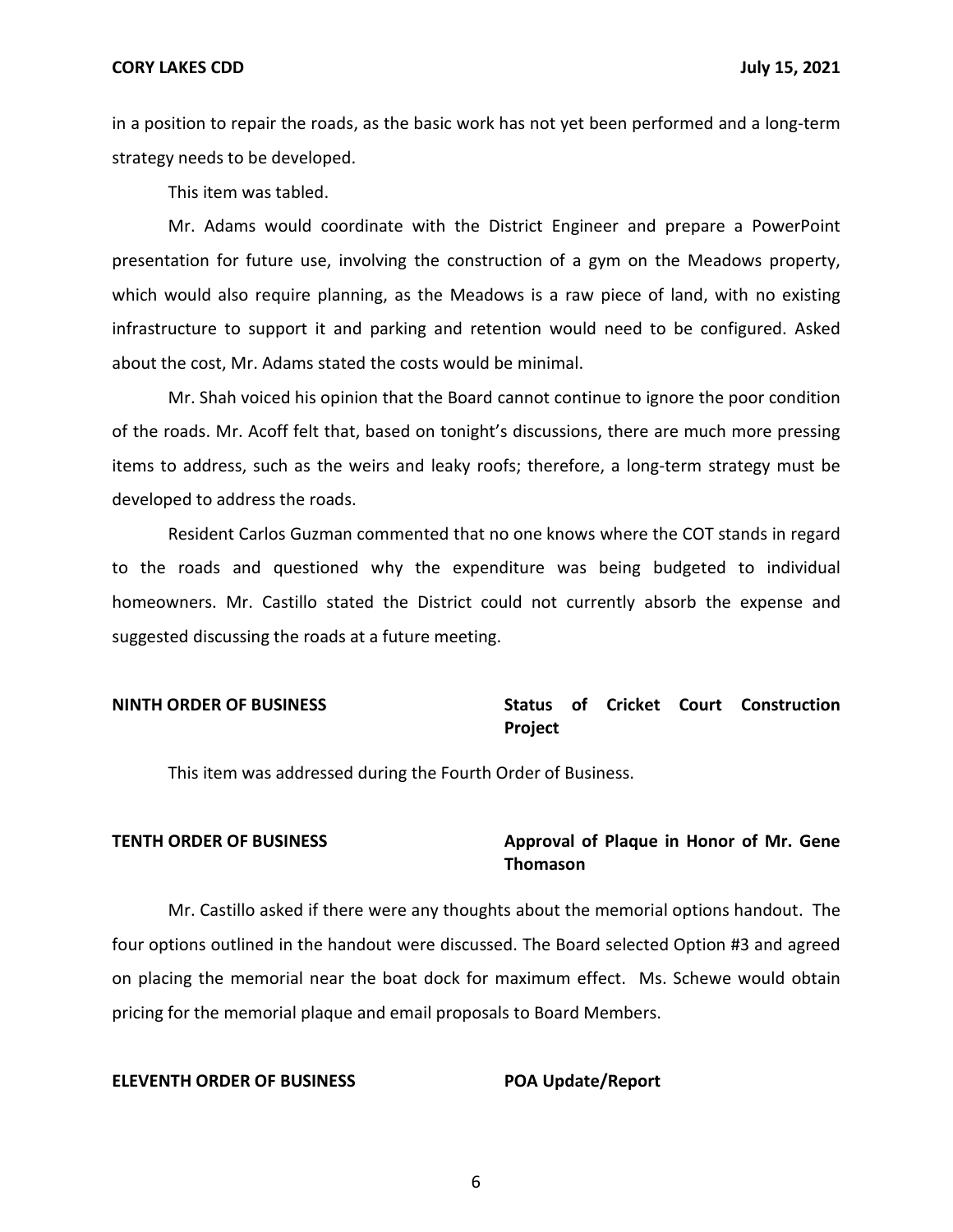There was no report.

## **TWELFTH ORDER OF BUSINESS Committee Reports**

## **A. Security**

## • **Locks for Cross Creek Gate**

 The Board and Staff discussed a recent break-in at Mr. Forbes' house. Regarding the locks for the CC gate, Ms. Schewe stated that the CDD cannot block access into the community and one of the two entrance gates must remain unlocked.

 Mr. Acoff voiced his concern about bicyclists riding on the bridge and potentially colliding with motorists.

## **B. Landscape Aquascape Facilities**

The July LAF Meeting Minutes were included for informational purposes.

## **C. Spirit Committee**

There was no report.

## **THIRTEENTH ORDER OF BUSINESS**

## **Approval of Minutes**

## **A. Board of Supervisors: June 17, 2021**

## **I. Summary of Motions**

Insert "Vutukuri" after "Kishore"

## **II. Staff Directives**

## **III. Regular Meeting**

The following changes were made:

Lines 30 and 98: Insert "Vutukuri" after "Kishore"

Line 37: Change "not present" to "not in attendance"

# **B. Sunshine Board Online Workshop: June 18, 2021 to July 14, 2021** *(to be provided under separate cover)*

**C. Other**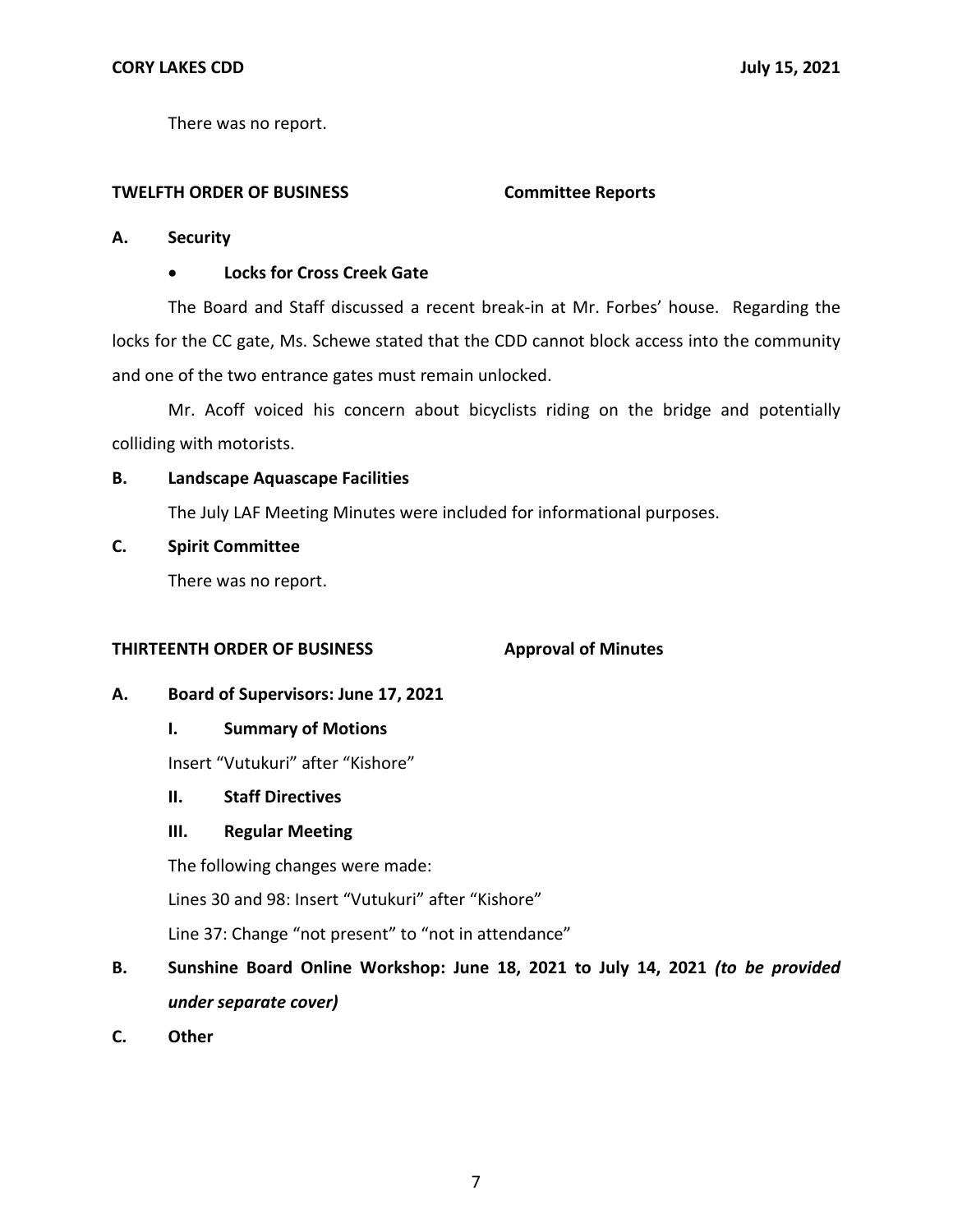**On MOTION by Mr. Shah and seconded by Mr. Acoff, with all in favor, the June 17, 2021 Board of Supervisors Staff Directives, as presented, and Summary of July 14, 2021 Sunshine Board Online Workshop, as presented, were approved. Motions and Regular Meeting Minutes, as amended, and the June 18, 2021 to** 

#### **Acceptance Statements as of May 31, 2021 FOURTEENTH ORDER OF BUSINESS Acceptance of Unaudited Financial**

 Mr. Adams called attention to the addition of a "Notes" reference box, on Page 4 of an updated General Fund handout, which explained some of the calculations underneath the expenditures. He presented the Unaudited Financial Statements as of May 31, 2021.

The financials were accepted.

### **FIFTEENTH ORDER OF BUSINESS** Staff Reports

## **A. District Engineer:** *Johnson Engineering, Inc.*

## • **Update: Status of Manholes and Depressions**

 Mr. Adams stated there was no update other than a previously-distributed worksheet. Asked about the manholes, Mr. Hall gave the following update:

 $\triangleright$  A contractor for the COT was on site today, based on emails he previously sent.

 not worry about it until a hole opens up.  $\triangleright$  The contractor admitted there was some settling but stated the District Engineer would

 $\triangleright$  Mr. Adams discussed the settlement and road depression issues with the contractor.

 ➢ The contractor related that the COT previously expended \$100,000 on a boring, soil samples and repairs in CLI and no additional work would be performed in the next seven years.

 Discussion ensued regarding contacting politicians about the matter, obtaining a copy of the report, ordering a third-party review of the report and making a public records request. Per Mr. Shah, Mr. Hall would prepare a summary of the location of each manhole in the CDD and a list of the manholes that already settled. Mr. Shah would contact and meet with COT leadership.

## **B. Office Administrator:** *Amanda Schewe*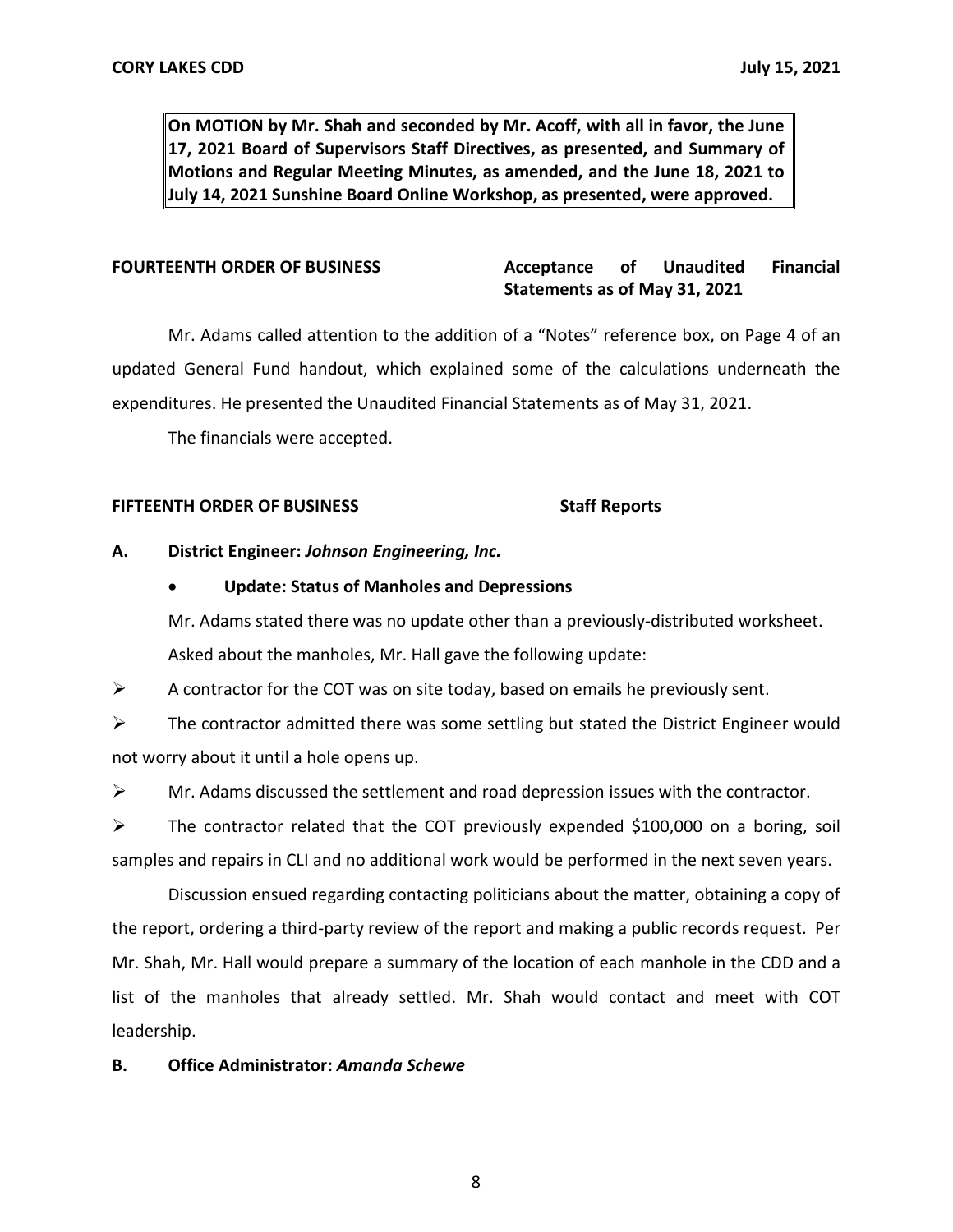Ms. Schewe presented the July Administrative/Events Report. She reported that five pool attendants were hired and discussed the proposed Events List for Fiscal Year 2021-2022. Asked about the ongoing complaints about debris in the pool, Ms. Schewe stated she periodically sweeps out the debris and the pool attendants volunteered to help maintain the pool.

## **C. Facilities Manager:** *John Hall*

Mr. Hall presented the July Facilities Manager Report.

### **I. Update: Weir Structure Proposals**

 Mr. Hall stated the District Engineer was working on the proposals, which are pending. Mr. Adams stated he spoke to Mr. Chang about performing value engineering, with regard to the weir structures, and considering a different approach outside of the traditional concrete approach, which may garner other groups of contractors and other disciplines. Discussion ensued regarding a metal seawall option, permit modifications and a pre-application conference with the Southwest Florida Water Management District (SWFWMD).

### **II. Consideration of ENVERA Systems Quote #Q-08762-2 – Security Upgrade**

Mr. Hall presented the \$[5,354.77](https://5,354.77) Envera quote for video surveillance and door buzzer alert.

 Discussion ensued regarding the proposal, 36-month financing option, location of the camera, camera angles, bike rack and constructing a sidewalk.

### **III. Consideration of Gate Tech Inc. Estimate #6481 – Loop Install-Preform & Labor**

 Mr. Hall presented Estimate #6481, in the amount of [\\$4,663.24,](https://4,663.24) and stated the exit loop is shorting out at the Cache gate.

 Discussion ensued regarding the Cache and Cross Creek gates, the warranty on the Gate Tech estimate and the Cache budget. The consensus was to proceed with the work.

- **IV. Consideration of Roof X Inc., Agreement – Replace Existing Tile Roof with Concrete Tile**
- **V. Consideration of Dynasty Building Solutions, LLC, Proposal/Agreement – Ceramic Tile vs. Metal Shingle Roof**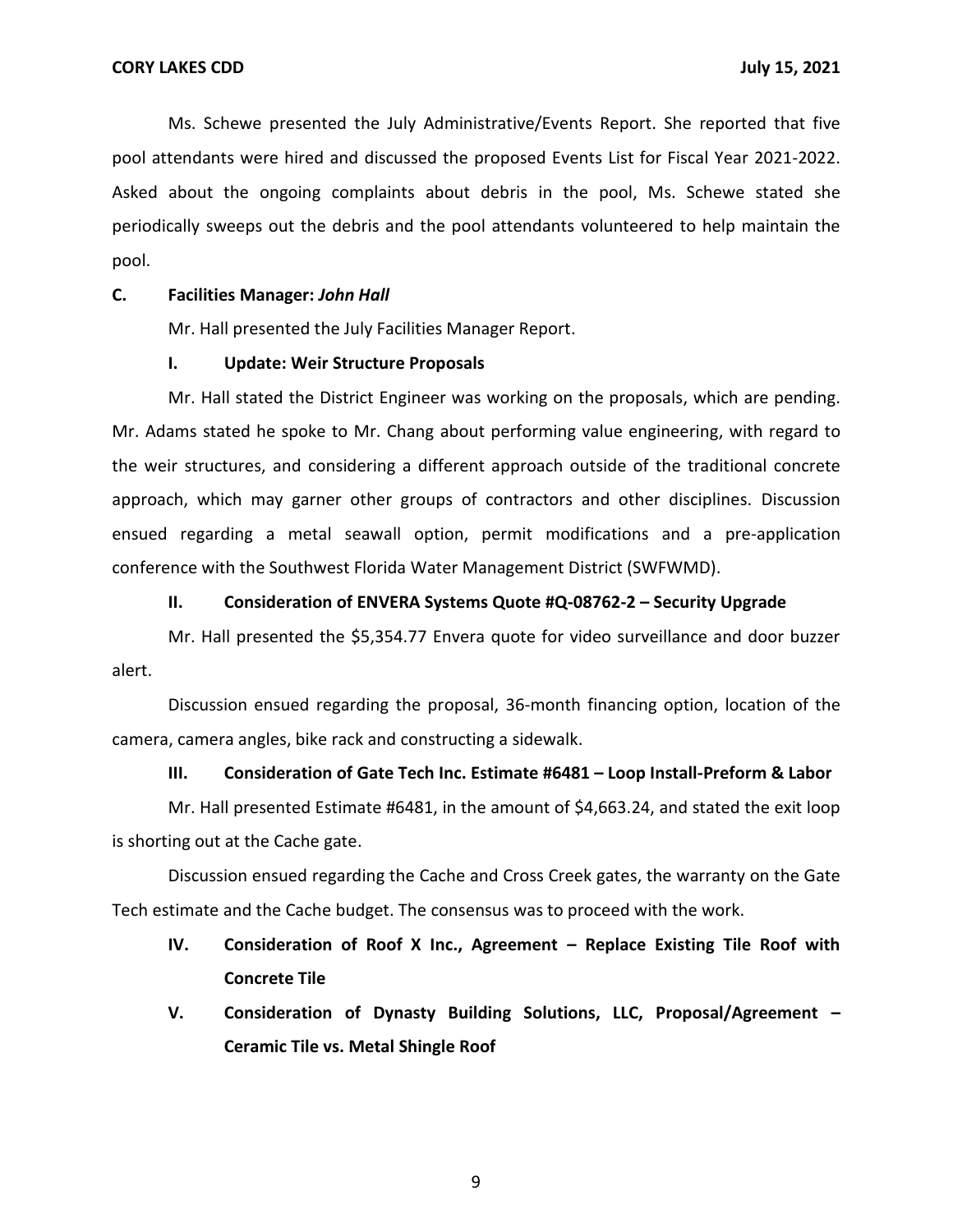Mr. Castillo asked how many roof proposals were obtained. Mr. Adams stated there were only two proposals but they cannot be considered until the financing is in place, which would not happen until the fall, as he did not want to borrow the money too early. Discussion Property Appraiser's website for the square footage of the Clubhouse and the two guardhouses ensued regarding tile versus metal roofs and the cost estimates. Mr. Adams would research the and email the data to the Board.

 Mr. Castillo asked if a monument, with foam on top of it, was repaired. Mr. Hall replied affirmatively. Mr. Castillo stated he noticed a considerable amount of mold on the umbrellas in the pool area and asked about maintenance. Mr. Hall stated it was best to replace moldy umbrellas; new umbrellas would be purchased tomorrow.

### **D. District Manager:** *Wrathell, Hunt and Associates, LLC*

Regarding Mr. Acoff's question at the last meeting, Mr. Adams stated Grau & Associates has been the CDD's auditor since 2014.

# • **NEXT MEETING DATE: August 19, 2021 at 6:00 P.M. {adoption of FY 2022 Budget}**

#### o **QUORUM CHECK**

All Supervisors confirmed their attendance at the August 19, 2021 meeting.

#### **SIXTEENTH ORDER OF BUSINESS Other Business**

There being no other business, the next item followed.

### **SEVENTEENTH ORDER OF BUSINESS Public Comments** *(non-agenda items)*

 Resident Ross Chevalier thanked the Board and Staff for facilitating the Derm Bus and on-site COVID tests and vaccines and for recognizing the health needs of the community.

#### **EIGHTEENTH ORDER OF BUSINESS Supervisors' Requests**

Mr. Adams responded to questions regarding the budget.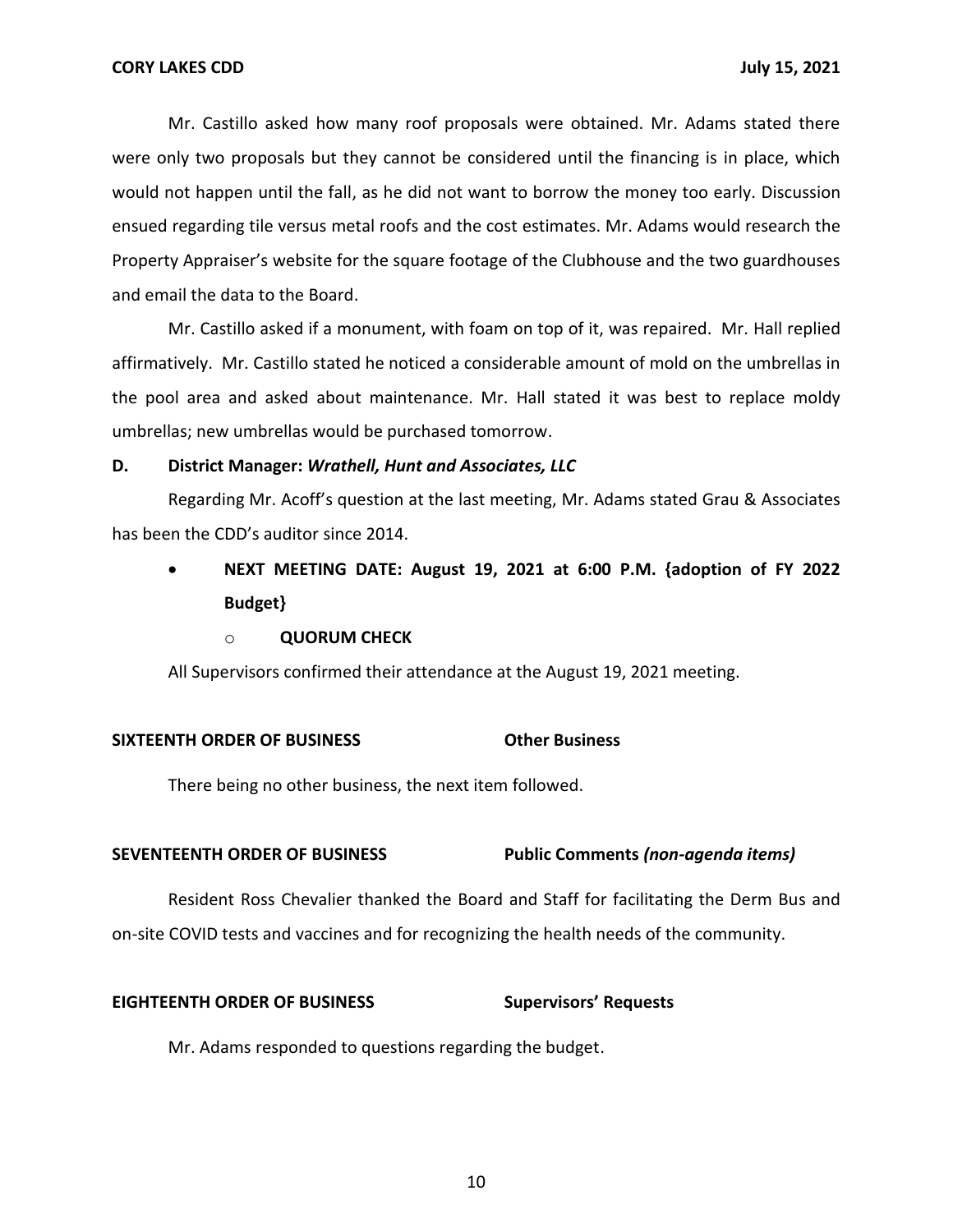## **NINETEENTH ORDER OF BUSINESS Adjournment**

There being no further business to discuss, the meeting adjourned at 9:53 p.m.

[SIGNATURES APPEAR ON THE FOLLOWING PAGE]